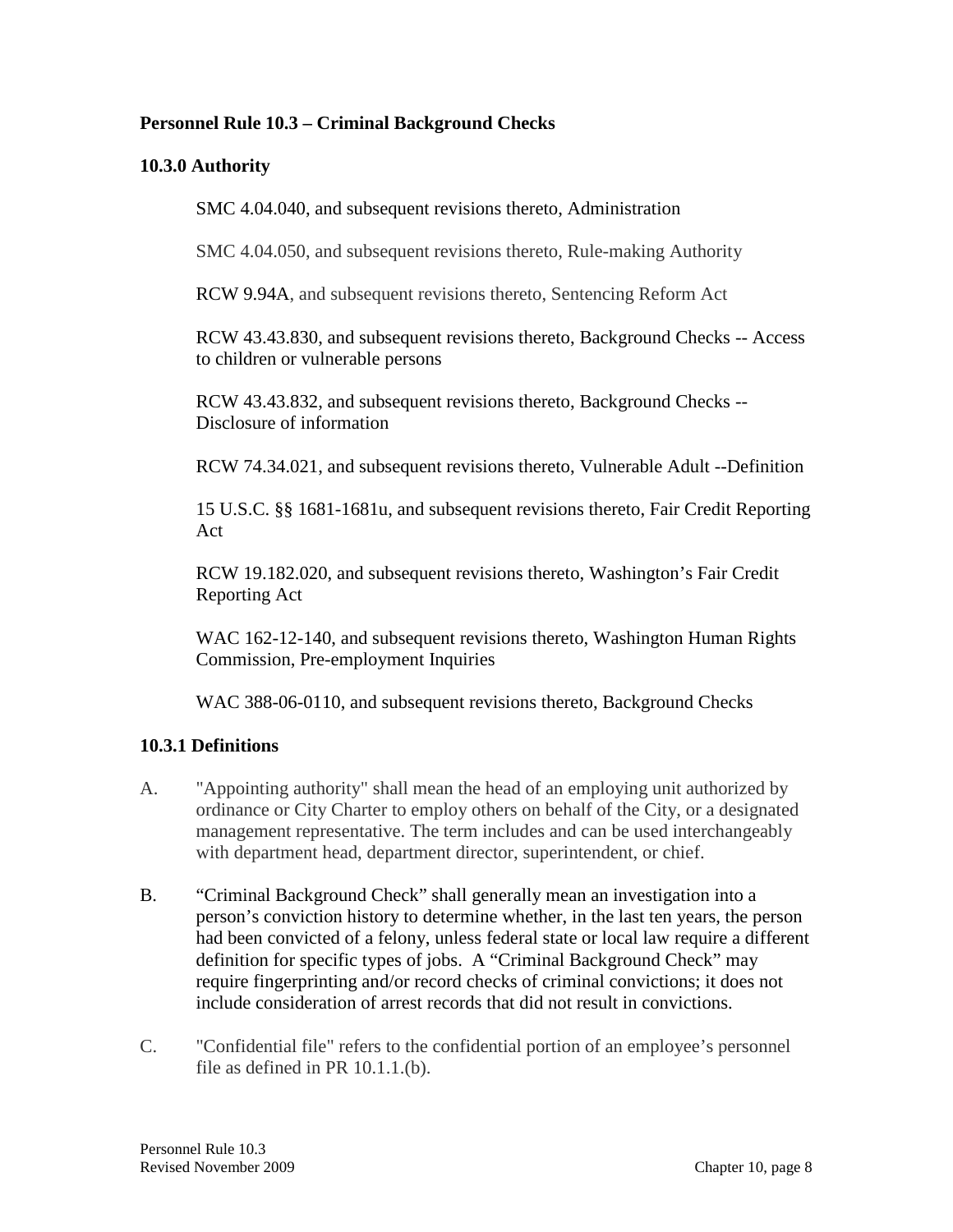- D. "Conviction" shall mean an adjudication of guilt that includes a verdict of guilty, a finding of guilty, and acceptance of a plea of guilty.
- E. "Employing unit" shall mean any department of the City and, within the Executive and Legislative Departments, any office created by ordinance.
- F. "External applicant" shall mean an applicant for employment with the City who is not a regularly appointed employee.
- G. "Vulnerable adults" shall mean adults of any age who lack the functional, mental, or physical ability to care for themselves. It shall also include any person who fits within the definition of "vulnerable adult" as that term is defined in RCW 74.34.

# **10.3.2 Application of this Rule**

- A. The provisions of this Rule apply to external applicants for City non-public safety positions and assignments, including temporary, work study and intern assignments.
- B. Appointing authorities may establish written policies and procedures for the implementation of this Rule to facilitate the management of the personnel system within their employing units, provided that such policies and procedures do not conflict with the provisions of this Rule.

# **10.3.3 Criminal Background Check Policy**

- A. It is the City's policy that the use of applicant criminal conviction information will be based on consideration of the relationship between past felony convictions and the potential risk to the City and its employees, residents and customers. The City will also comply with any federal or state law or regulation pertaining to background checks.
- B. Offers of employment for City positions that fall under the following categories shall be conditioned upon a criminal background check as mandated by state and/or federal law. The extent of the background check will be dictated by the applicable state or federal law:
	- 1. Positions with access to the Federal Criminal Justice Information System (CJIS).
	- 2. Positions that process US Passports.
	- 3. Positions at City Light with unsupervised access to electric generating facilities.
	- 4. Positions that require a Special Police Commission.
	- 5. Positions in a licensed day-care facility.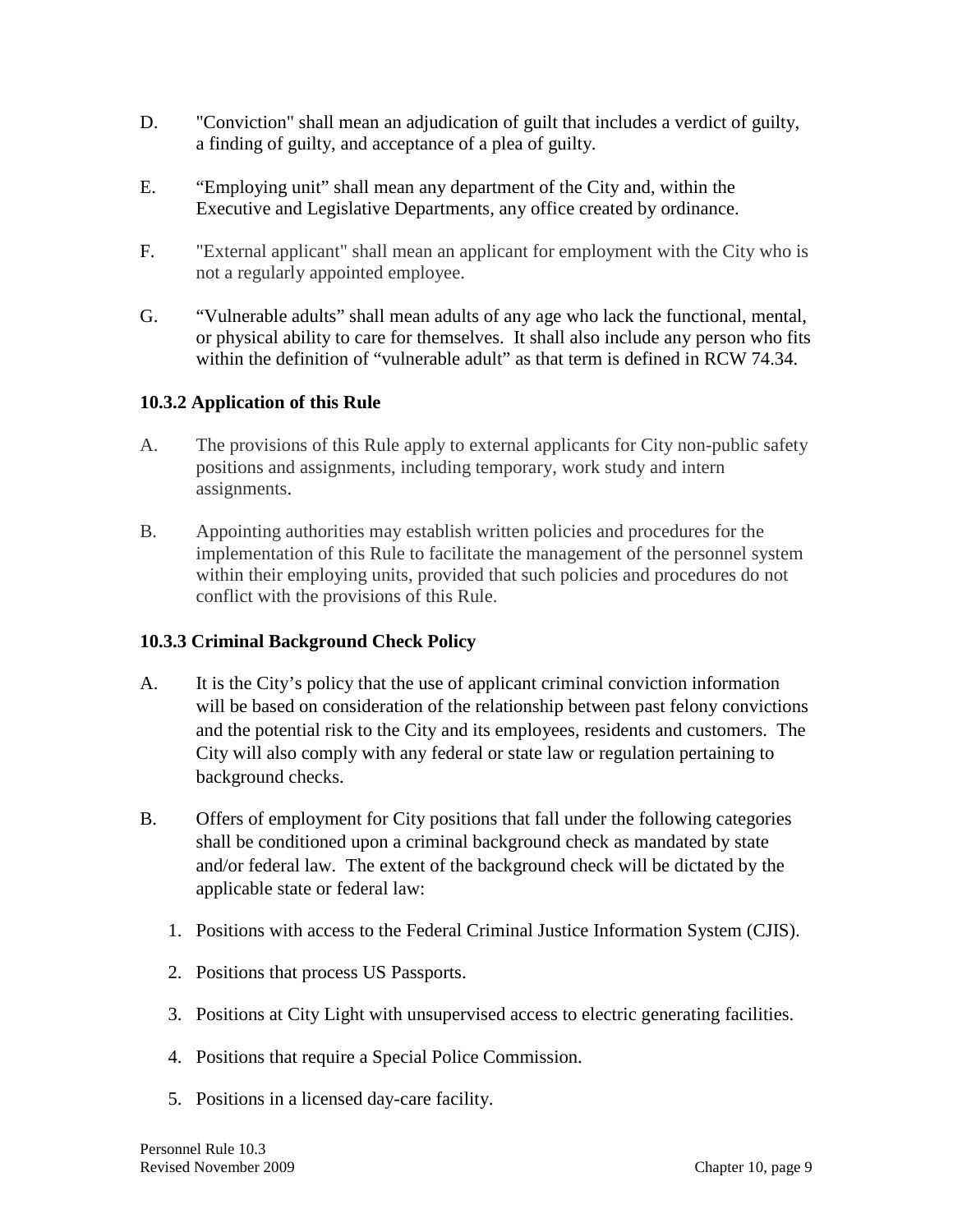- 6. Positions that will have unsupervised access to children under the age of sixteen, developmentally disabled persons or vulnerable adults in facilities or operations that are licensed, relicensed or contracted by the State.
- C. Offers of employment for City positions that fall under the following categories may be conditioned upon a criminal background check because of the City's interest in protecting City operations, residents, employees and customers:
	- 1. Senior leadership positions (e.g., the Appointing Authority or senior managers reporting to the Appointing Authority).
	- 2. Positions that handle significant amounts of cash, typically more than \$500 per week.
	- 3. Positions with access to confidential identity information which includes a name associated with a social security number, bank account information, credit card information, or other combination of information that could be used for identity theft or related criminal activity.
	- 4. Positions that may involve unsupervised access to children under the age of sixteen, developmentally disabled persons or vulnerable adults other than in state licensed or contracted facilities or operations.
	- 5. Positions with unsupervised access to homes of residents, meaning they work alone without direct supervision or they do not work in pairs or teams of employees.
	- 6. Positions with major fiduciary responsibilities (e.g., employees charged with investing City funds).
	- 7. Under limited circumstances, positions with broad, unsupervised access to City facilities after hours.
- D. All costs and fees associated with the criminal background check process shall be paid by the employing unit.
- E. Employing units will obtain a criminal background check report only with written permission of the applicant. Records received pursuant to the criminal background check shall be used only as part of the employment process, shall be filed with the employing unit and will be maintained in the employee's confidential personnel file upon hire or in the recruiting file if the candidate is not hired. Employing units shall extend the job offer before the criminal background check is conducted, with the job offer being contingent on the results of the background check report.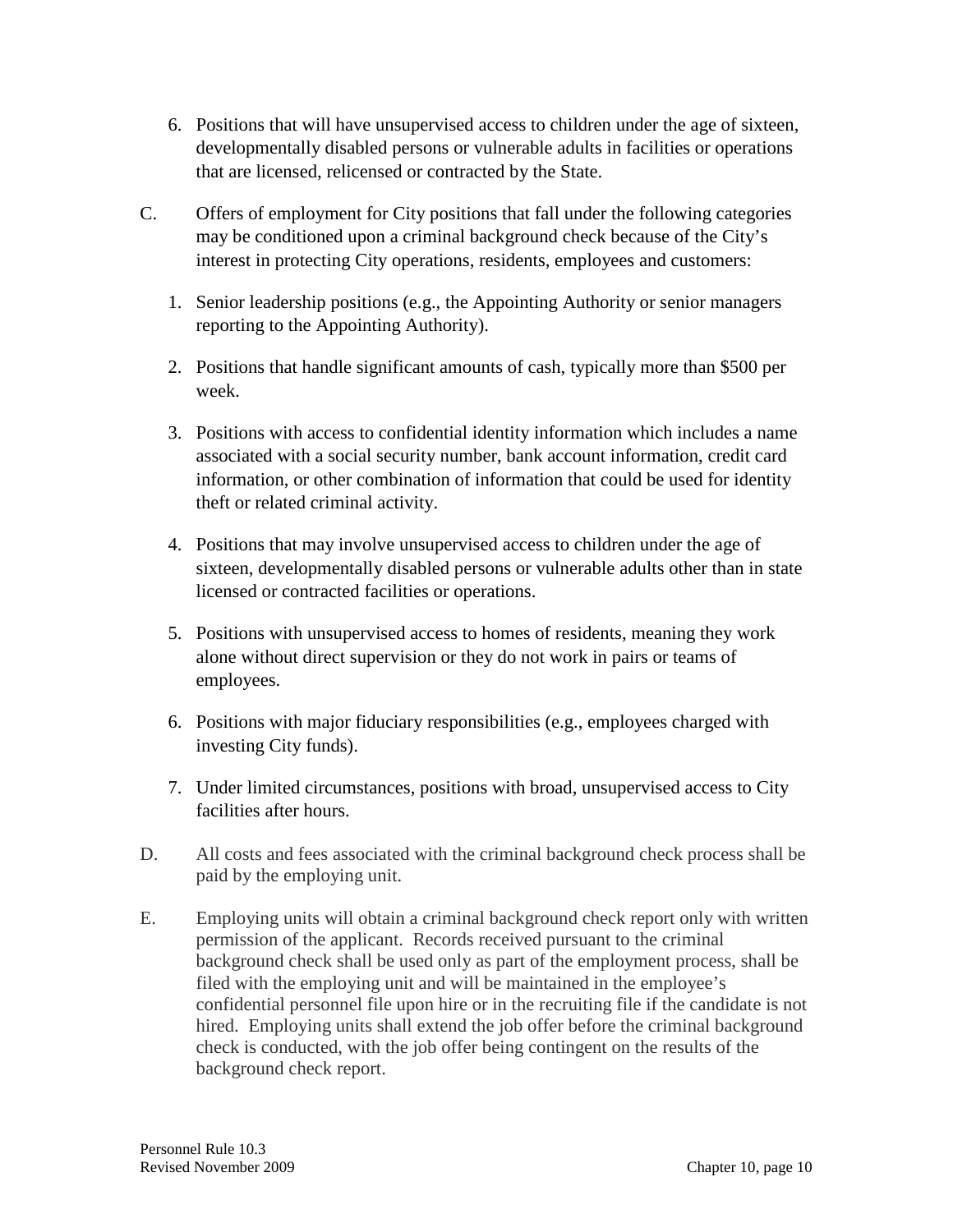F. Finalists for the position of appointing authority or finalists for positions for confidential employees in the Mayor's Office may be subject to a background check before receiving a conditional job offer.

# **10.3.4 Consideration of Background Check Results for External Applicants**

- A. No person shall be disqualified from employment with the City solely or in part because of prior felony conviction that occurred within the past ten (10) years – unless the crime or crimes for which convicted directly relates to the position of employment sought.
- B. When applying for positions under Section 10.3.3.B, all applicants are required to successfully complete the criminal background check process, pursuant to federal and state laws. Nothing in this policy is intended to supersede applicable federal and state laws relating to criminal background checks.
- C. When the employing unit receives conviction information it considers to be disqualifying for positions listed under Section 10.3.3.C, it will notify the Employment Services Division of the Seattle Department of Human Resources in writing specifying how the conviction information directly relates to the position of employment. The Employment Services Division will review the requirements of the job, the background check report and any relevant information in determining whether the conviction directly relates to the position of employment sought. The Employment Services Division will submit a confidential recommendation to the Seattle Human Resources Director.
- D. Before any decision is made not to hire a candidate based on conviction information, the candidate will be notified by the Employment Services Division of the employing unit's proposed action to not offer the position based on the conviction report, given a copy of the report and a copy of "A Summary of Your Rights Under the Fair Credit Reporting Act". The applicant will have ten (10) working days to respond to the proposed action after receiving written notification of the action.
- E. The Seattle Human Resources Director will make the final determination as to whether such information disqualifies the external applicant for employment and shall notify the employing unit.
- F. Should the City reject the applicant due, partially or solely, to the finalist's prior conviction of a crime, the Employing Unit's Human Resources Manager shall notify the finalist in writing of 1) the name, address, and phone number of the outside agency that supplied the report and 2) a statement that the outside agency that supplied the report did not make the decision to take the adverse action and cannot give specific reasons for it, 3) a notice of the applicant's right to dispute the accuracy or completeness of any information the agency furnished, and his or her right to an additional, free consumer report upon request.